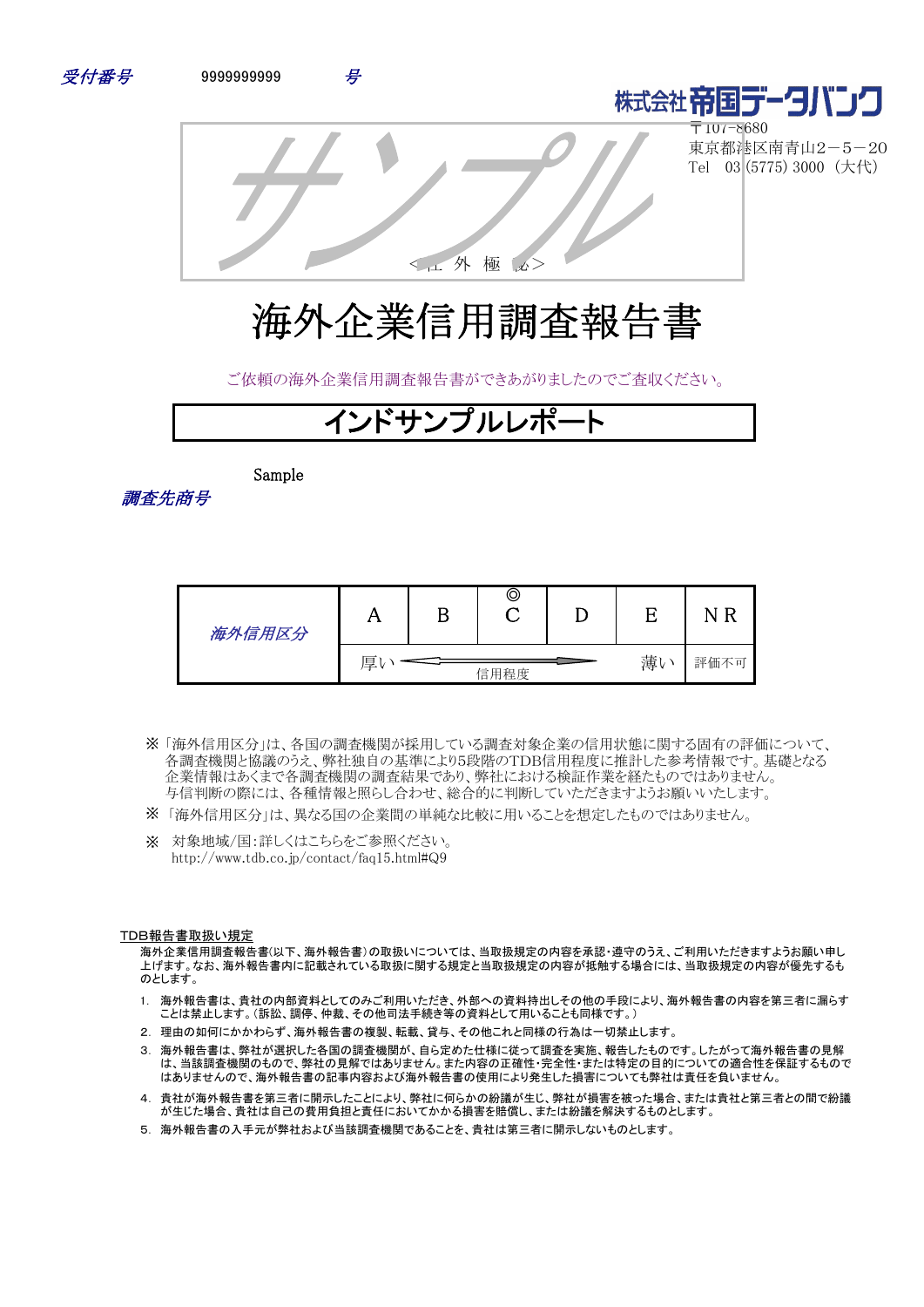#### **XXXXXX Private Limited India**

### REPORT INFORMATION

| Prepared By             |                                                       |
|-------------------------|-------------------------------------------------------|
| Prepared For            | Teikoku Databank Ltd                                  |
| <b>Requested For</b>    | <b>XXXXXX Private Limited</b>                         |
| Prepared On             | <b>XXXXXX</b> Private Limited                         |
| <b>Inquired Address</b> | XX XX XX XX XX XX, XX XX, XX - XX XX, XX XX,<br>India |
| Your Order/Ref.         | 2012 XX XX XX                                         |
| Type of Report          | Level 2 - Standard Report                             |
| Speed                   | Flash                                                 |
| Supplied on             | July 05, 20 XX                                        |

### IDENTIFICATION DETAILS

| <b>TCM ID</b>          |
|------------------------|
| Company Name           |
| Regd./Business Address |

38 XX XX **XXXXXX Private Limited** Regd./Business Address XX XX XX XX XX XX, XX XX, XX - XX XX, XX XX, India

### **SUMMARY**

| <b>Company Status</b>                       | Active                                               |
|---------------------------------------------|------------------------------------------------------|
| Legal Form                                  | <b>Private Limited Company</b>                       |
| Date of Incorporation / Formation           | $22$ -Sep-19 XX                                      |
| Incorporation No.                           | U3 XX XX XX XX XX XX XX XX                           |
| Paid up Capital                             | <b>INR</b><br>497 920                                |
| Networth (As on March 31, 20 XX)            | INR 34 197 000                                       |
| Turnover/Sales (As on March 31, 20)<br>XX)  | INR 64 065 000                                       |
| Profit After Tax (As on March 31, 20<br>XX) | INR 7717000                                          |
| <b>Business Activity</b>                    | Trading & assembling of positive displacement pumps. |
| Industry                                    | Engineering                                          |
| No. of Employees                            | 15                                                   |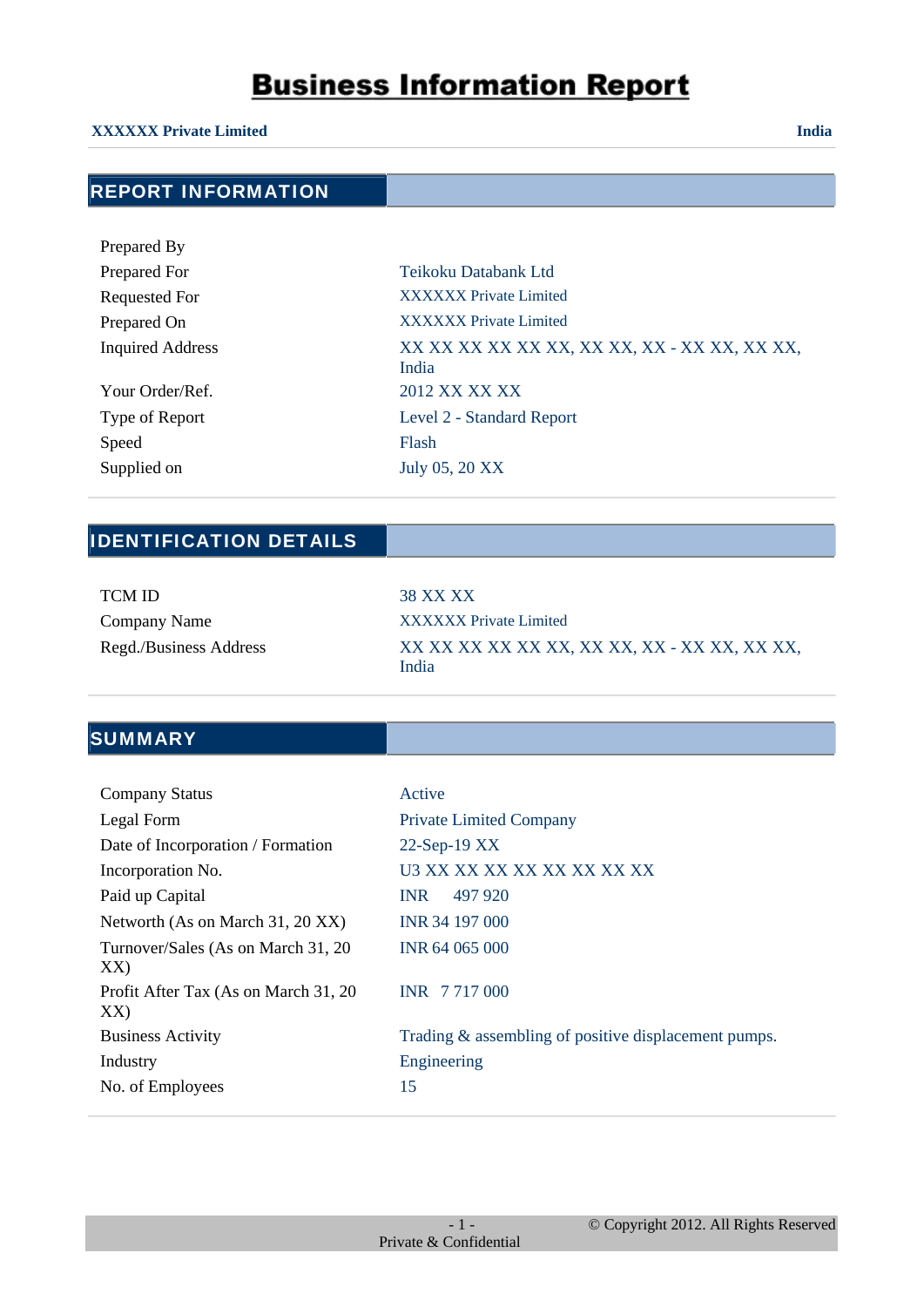| <b>CREDIT RECOMMENDATION</b> |                         |
|------------------------------|-------------------------|
| <b>Credit Rating</b>         | В                       |
| Credit Score                 | 43                      |
| Credit Limit                 | USD 76000 / INR 4180000 |

#### RATING EXPLANATION

| <b>Credit</b><br><b>Rating</b> | <b>Credit</b><br><b>Score</b> | <b>Explanation</b>   | <b>Rating Comments</b>                                                                 |
|--------------------------------|-------------------------------|----------------------|----------------------------------------------------------------------------------------|
| $A+$                           | $81 - 100$                    | <b>Low Risk</b>      | Business dealings permissible with low risk of default.                                |
| A                              | $61 - 80$                     | <b>Moderate Risk</b> | Business dealings permissible with moderate risk of<br>default.                        |
| B                              | $40 - 60$                     | <b>Medium Risk</b>   | Business dealings permissible on a regular monitoring<br>basis.                        |
| C                              | $21 - 39$                     | Medium High Risk     | Business dealings permissible preferably on secured<br>terms.                          |
| D                              | $1 - 20$                      | <b>High Risk</b>     | Business dealing not recommended or on secured terms<br>only.                          |
| <b>NR</b>                      |                               | No Rating            | No recommendations can be made at this stage due to<br>lack of sufficient information. |

*The credit appraisal provides an assessment of the creditworthiness of a company. It takes into account significant elements of credit including history, business performance, management, background, financial position, payment history, overall market conditions, market trends and the reputation of the company*

*NR is stated where there is insufficient information to facilitate rating. However, it is not to be constructed as unfavorable.*

| <b>BUSINESS OPERATIONS</b>    |                                                       |
|-------------------------------|-------------------------------------------------------|
| <b>LOCATIONS</b>              |                                                       |
| <b>Regd./Business Address</b> | XX XX XX XX XX XX, XX XX, XX - XX XX, XX XX,<br>India |
| Phone                         | +91 20 XX XX XX XX, XX XX XX XX                       |
| Fax                           | $+91$ 20 XX XX XX XX                                  |
| Email                         | XX XX XX @ XX XX XX com                               |
| Website                       | www. XX XX XX.com                                     |
| <b>Factory Address</b>        | XX XX XX XX XX XX, XX XX, XX - XX XX, XX XX,<br>India |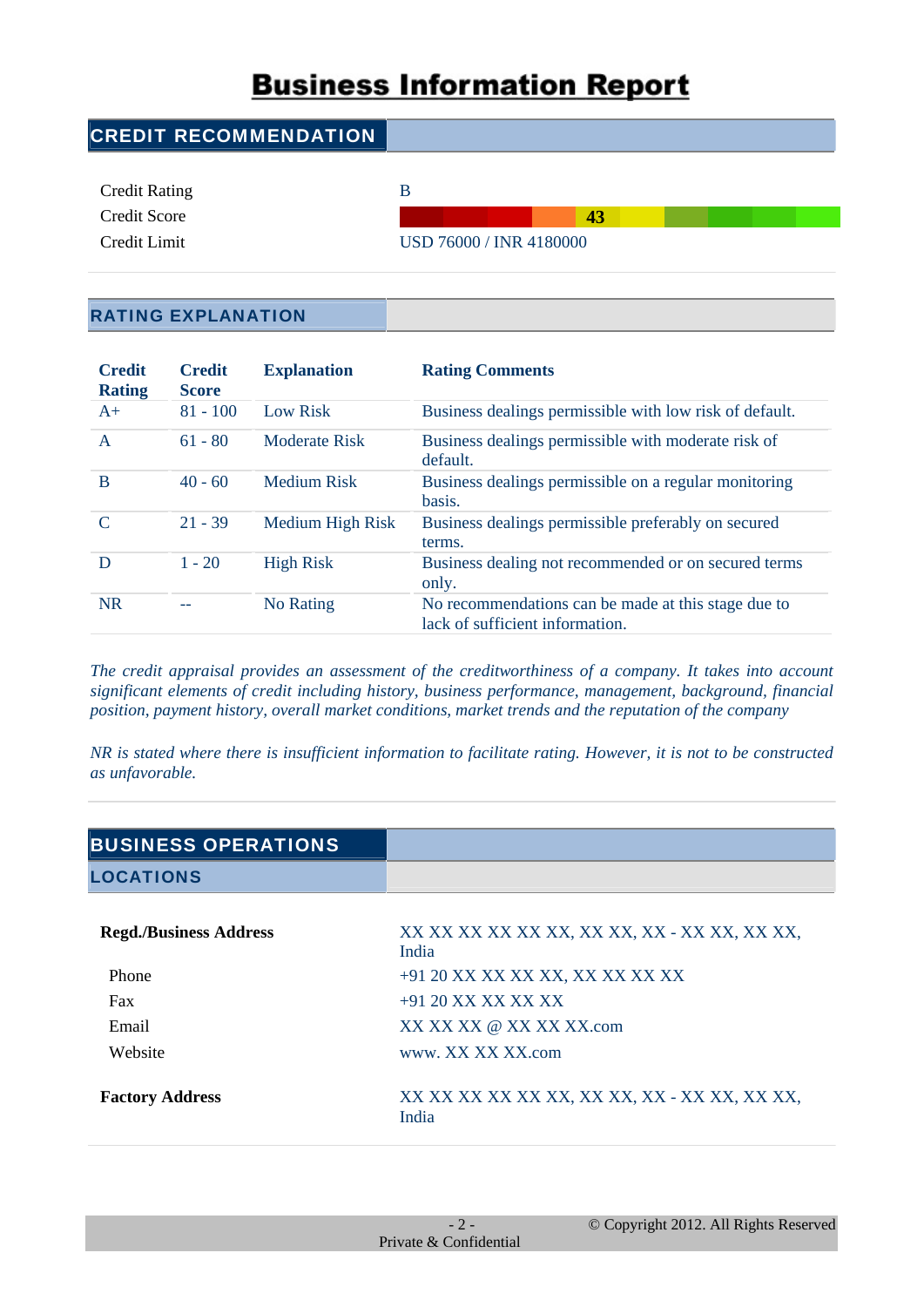| <b>BANKERS</b>                        |                                                                                   |
|---------------------------------------|-----------------------------------------------------------------------------------|
| Name                                  | <b>Bank of India</b>                                                              |
|                                       |                                                                                   |
| <b>AUDITORS</b>                       |                                                                                   |
| Name                                  | XXXX & Co.                                                                        |
| Address                               | XX XX XX XX XX XX, XX XX, XX - XX XX, XX XX,<br>India                             |
| <b>DIRECTORS / PRINCIPALS</b>         |                                                                                   |
| As on Sept.24, 20 XX                  |                                                                                   |
| <b>Name</b>                           | XX XX XX XX Hanumante<br><b>Director</b>                                          |
| Date / Year of Birth                  | 17.01.19 XX                                                                       |
| Date of Appointment                   | 22.09.19 XX                                                                       |
| <b>Residential Address</b>            | XX XX XX XX XX XX, XX XX, XX - XX XX, XX XX,<br>India                             |
| Director Identification Number        | 00 XX XX XX                                                                       |
| <b>Name</b>                           | XX XX XX XX Hanumante<br><b>Director</b>                                          |
| Date / Year of Birth                  | 23.04.19XX                                                                        |
| Date of Appointment                   | 01.10.20XX                                                                        |
| <b>Residential Address</b>            | XX XX XX XX XX XX, XX XX, XX - XX XX, XX XX,<br>India                             |
| <b>Director Identification Number</b> | 00 XX XX XX                                                                       |
|                                       |                                                                                   |
| <b>BACKGROUND</b>                     |                                                                                   |
|                                       | The subject is engaged in Trading $\&$ assembling of positive displacement pumps. |
| <b>Imports From</b>                   | <b>USA</b>                                                                        |
| <b>Exports To</b>                     | Egypt                                                                             |
| <b>Payment Terms</b>                  | Payment after delivery (Sale)<br>Credit Period of 45 days (Purchase)              |
| <b>Trade References</b>               | XX XX XX India Ltd (Buyer)                                                        |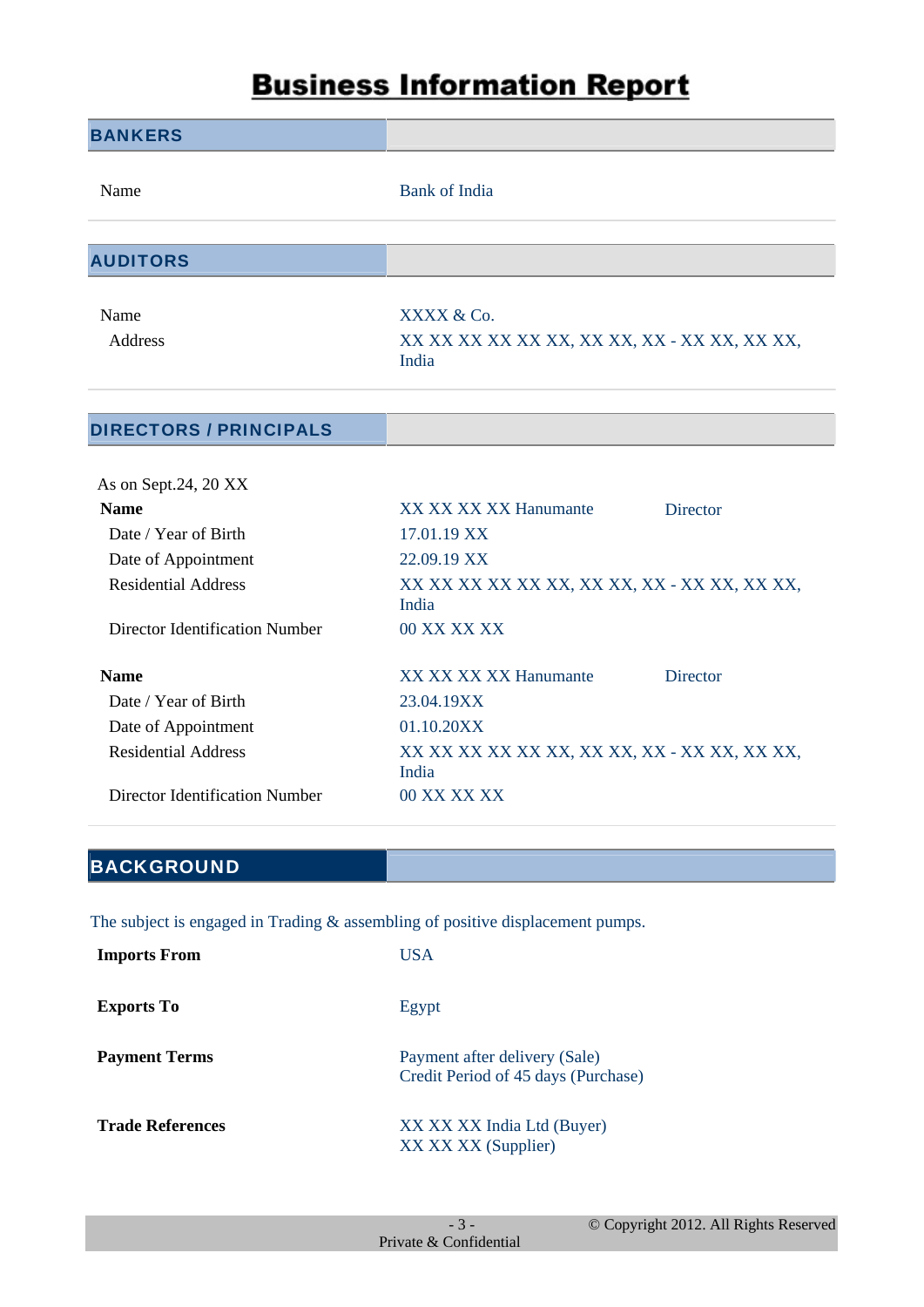**Listing on Stock Exchange** No

| <b>FINANCIAL INFORMATION</b>                   |               |
|------------------------------------------------|---------------|
| <b>CAPITAL STRUCTURE /</b><br><b>OWNERSHIP</b> |               |
| <b>Authorised Capital</b>                      | Rs. 1 000 000 |

**Paid up Capital** Rs. 497 920

**MAJOR SHAREHOLDER(S) As on Sept.24, 20XX** 

| <b>Name</b>                  | <b>No. of Shares</b> | Holding $(\% )$ |
|------------------------------|----------------------|-----------------|
| Equity Shares class A        |                      | 0.00            |
| <b>XXXX XXXX Hanumante</b>   | 14 000               | 79.55           |
| <b>XXXX XXXX Hanumante</b>   | 1 800                | 10.23           |
| <b>XXXX XXXX Harkidar</b>    | 240                  | 1.36            |
| Mr. XXXX XXXX Bhadbhade      | 780                  | 4.43            |
| XXXX XXXX Godbole            | 780                  | 4.43            |
| <b>TOTAL</b>                 | 17 600               | 100.00          |
| <b>Equity Shares class B</b> | ---                  | 0.00            |
| <b>XXXX XXXX Hanumante</b>   | 16 900               | 52.50           |
| <b>XXXX XXXX Hanumante</b>   | 6 9 6 0              | 21.62           |
| <b>XXXX XXXX Harkidar</b>    | 480                  | 1.49            |
| <b>XXXX XXXX Godbole</b>     | 3 6 3 0              | 11.28           |
| Mr. XXXX XXXX Bhadbhade      | 3 6 3 0              | 11.28           |
| Mr. XXXX XXXX Phatak         | <b>200</b>           | 0.62            |
| Mrs. XXXX XXXX Leley         | 200                  | 0.62            |
| Mr. XXXX XXXX Phadnis        | 192                  | 0.60            |
| <b>TOTAL</b>                 | 32 192               | 100.00          |

### FINANCIAL SUMMARY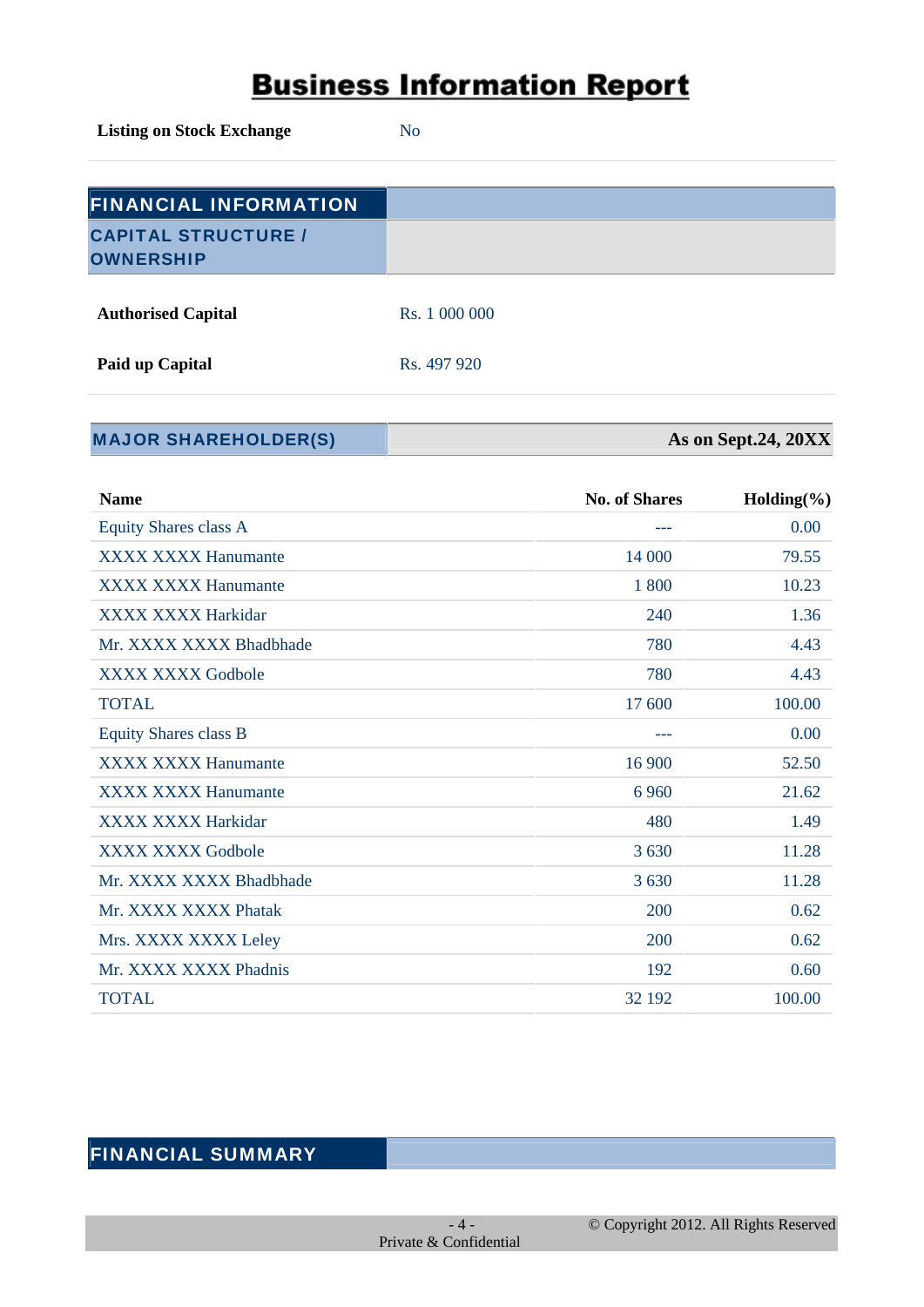#### **NET WORTH <b>Unit : Rupees in '000**

| <b>Year Ended</b> | <b>Amount</b> Change |               |
|-------------------|----------------------|---------------|
| March 31,<br>20XX |                      | 34 197 28.72% |
| March 31,<br>20XX |                      | 26.567 69.41% |
| March 31,<br>20XX | 15.681               |               |



#### **OPERATING INCOME Unit : Rupees in '000**

| <b>Year Ended</b> |        | <b>Amount</b> Change |
|-------------------|--------|----------------------|
| March 31,<br>20XX |        | 64 064 83.58%        |
| March 31,<br>20XX |        | 34 897 113.74%       |
| March 31,<br>20XX | 16 327 |                      |



#### **PROFIT BEFORE TAX Unit : Rupees in '000**

| <b>Year Ended</b> | <b>Amount</b> Change |               |
|-------------------|----------------------|---------------|
| March 31,<br>20XX | 11 055               | 14.79%        |
| March 31,<br>20XX |                      | 12 973 89.59% |
| March 31,<br>20XX | 6843                 |               |



March 31, 20XX March 31, 20XX March 31, 20XX

**PROFIT AFTER TAX Unit : Rupees in '000**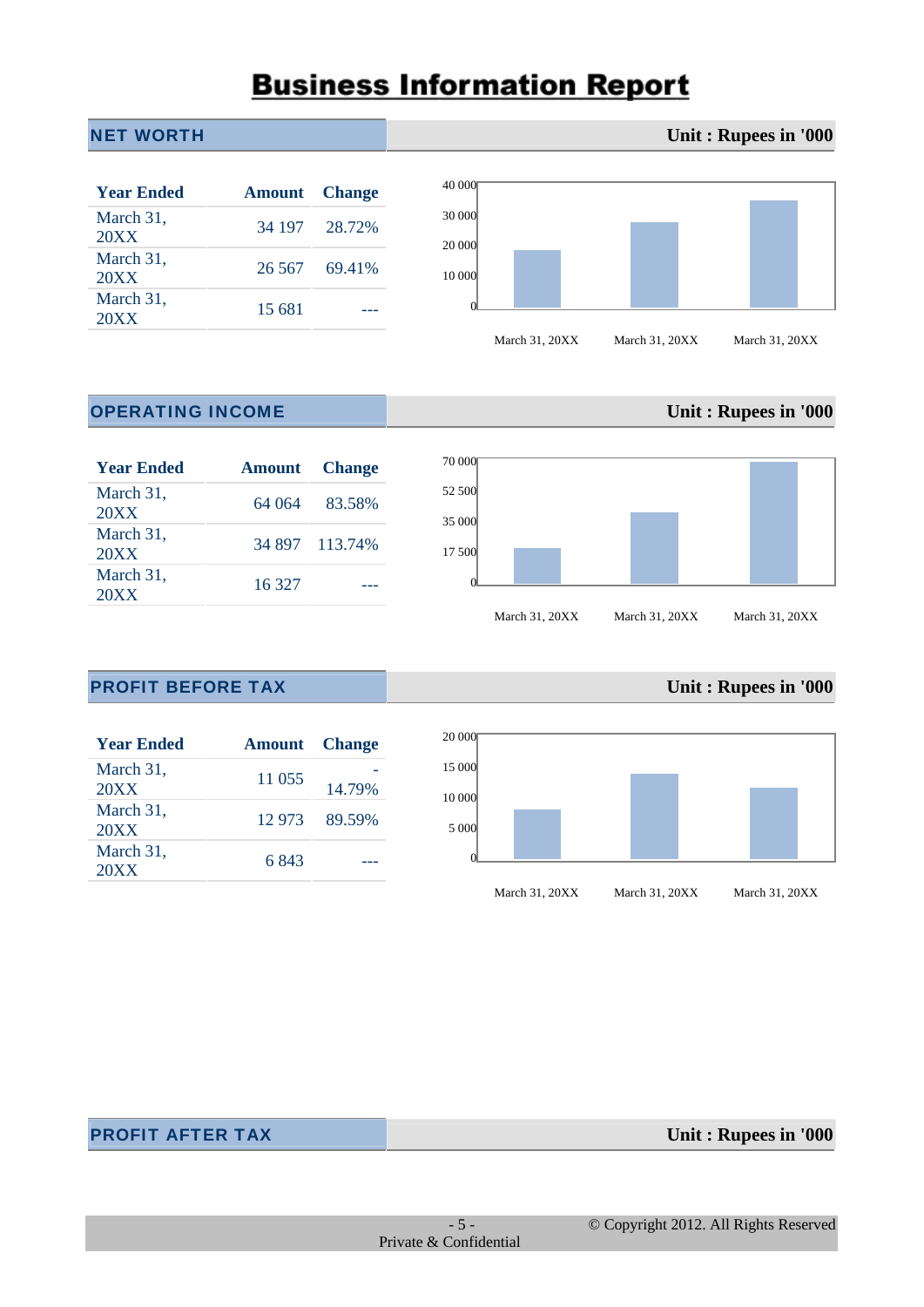| <b>Year Ended</b>         | <b>Amount</b> Change |              |
|---------------------------|----------------------|--------------|
| March 31, 20<br>XX.       | 7 7 1 6              | 20.67%       |
| March 31, 20<br><b>XX</b> |                      | 9 727 82.77% |
| March 31, 20<br><b>XX</b> | 5 3 2 2              |              |



### **BALANCE SHEET Unit : Rupees in '000**

| <b>For the Year Ending:</b>             | <b>March 31, 20 XX</b> | <b>March 31, 20 XX</b> | <b>March 31, 20 XX</b> |
|-----------------------------------------|------------------------|------------------------|------------------------|
| <b>SOURCES OF FUND</b>                  |                        |                        |                        |
| <b>Net Worth</b>                        | 34 197.25              | 26 567.33              | 15 681.97              |
| - Paid-up Equity Capital                | 497.92                 | 497.92                 | 138.20                 |
| - Reserves & Surplus                    | 33 699.33              | 26 069.41              | 15 543.77              |
| <b>Total Borrowings</b>                 | ---                    | a a s                  | 1 491.33               |
| - Unsecured Loans                       | ---                    | ---                    | 1 491.33               |
| Deferred tax liabilities                | 846.57                 | 563.60                 | 245.57                 |
| <b>TOTAL</b>                            | 35 043.82              | 27 130.93              | 17 418.87              |
| <b>USES OF FUND</b>                     |                        |                        |                        |
| <b>Gross Fixed Assets</b>               | 13 647.19              | 12 231.80              | 6 374.59               |
| Less: Cumulative Dep.                   | 2 560.12               | 2 013.09               | 1537.96                |
| <b>Net Fixed Assets</b>                 | 11 087.07              | 10 218.71              | 4 836.63               |
| <b>Capital Work in Progress</b>         | ---                    | $---$                  | 838.39                 |
| <b>Investments</b>                      | 16 083.40              | 10 944.95              | 7939.79                |
| <b>Current Assets, Loans &amp; Adv.</b> | 14 810.46              | 14 641.53              | 8 124.03               |
| - Inventories                           | 2 006.79               | 1 814.25               | 3 650.18               |
| - Sundry Debtors                        | 3 3 8 5 . 1 4          | 758.99                 | 939.86                 |
| - Cash & Bank Balance                   | 8 0 78.57              | 11 502.04              | 3 179.65               |
| - Other Current Asset                   | 266.74                 | 44.09                  | 10.08                  |
| - Adv/Loans to Corporate Bodies         | 1 073.22               | 522.16                 | 344.26                 |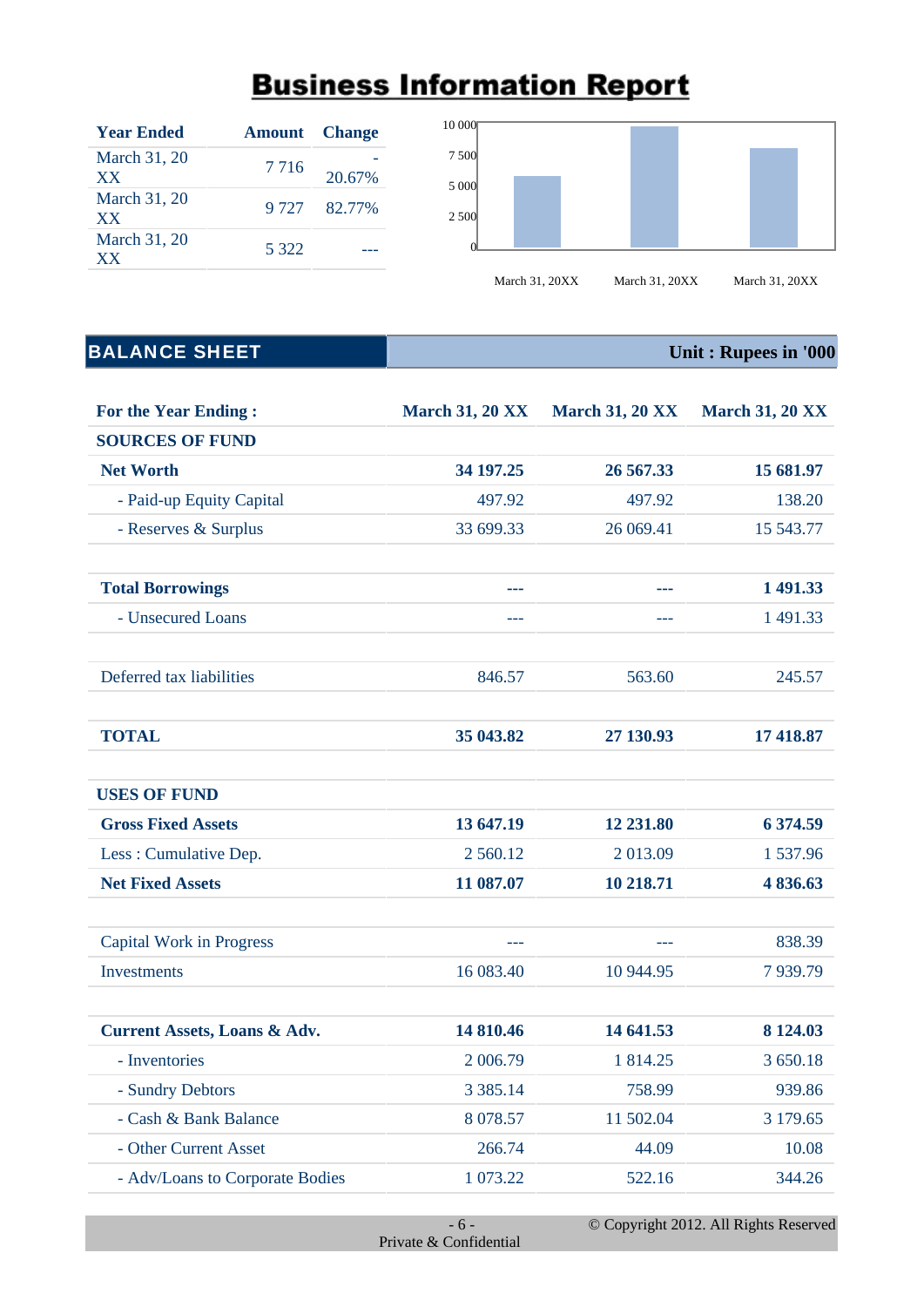| Less: Current Liab. & Prov. | 6 9 3 7 . 1 1 | 8 674.26  | 4 3 1 9 . 9 7 |
|-----------------------------|---------------|-----------|---------------|
| - Sundry Creditors          | 1 1 5 5 . 3 1 | 1 828.72  |               |
| - Other Current liabilities | 3685.99       | 5 784.86  | 3450.65       |
| - Provisions                | 2 0 9 5 .81   | 1 060.68  | 869.32        |
| <b>Net Current Assets</b>   | 7 873.35      | 5 967.27  | 3 804.06      |
| <b>TOTAL</b>                | 35 043.82     | 27 130.93 | 17418.87      |

| <b>SCHEDULES TO BALANCE</b> |                      |
|-----------------------------|----------------------|
| <b>SHEET</b>                | Unit: Rupees in '000 |
|                             |                      |

| <b>For the Year Ending:</b> |             | <b>March 31, 20 XX</b> March 31, 20 XX | <b>March 31, 20 XX</b> |
|-----------------------------|-------------|----------------------------------------|------------------------|
| <b>Debtors Others</b>       | 3 3 8 5 1 4 | 758.99                                 | ---                    |
| <b>SUNDRY DEBTORS</b>       | 3 3 8 5 1 4 | 758.99                                 | ---                    |

| <b>PROFIT &amp; LOSS A/C</b> | Unit: Rupees in '000 |
|------------------------------|----------------------|
|                              |                      |

| <b>For the Year Ending:</b>   | <b>March 31, 20 XX</b> | <b>March 31, 20 XX</b> | <b>March 31, 20 XX</b> |
|-------------------------------|------------------------|------------------------|------------------------|
| <b>INCOME</b>                 | 64 064.76              | 34 897.66              | 16 327.49              |
| - Operating Income            | 64 064.76              | 34 897.66              | 16 327.49              |
| <b>EXPENSES</b>               | 53 009.47              | 21 924.16              | 9 4 8 4.40             |
| - Total Consolidated Expenses | 53 009.47              | 21 924.16              | 9484.40                |
| <b>PBDIT</b>                  | 11 055.29              | 12 973.50              | 6 843.09               |
| <b>PBDT</b>                   | 11 055.29              | 12 973.50              | 6 843.09               |
| <b>PBT</b>                    | 11 055.29              | 12 973.50              | 6 843.09               |
| <b>Less: Tax Provision</b>    | 3 3 3 8 . 5 6          | 3 245.76               | 1 520.79               |
| <b>PAT</b>                    | 7716.73                | 9 727.74               | 5 322.30               |

**ASSETS DETAILS Unit : Rupees in '000**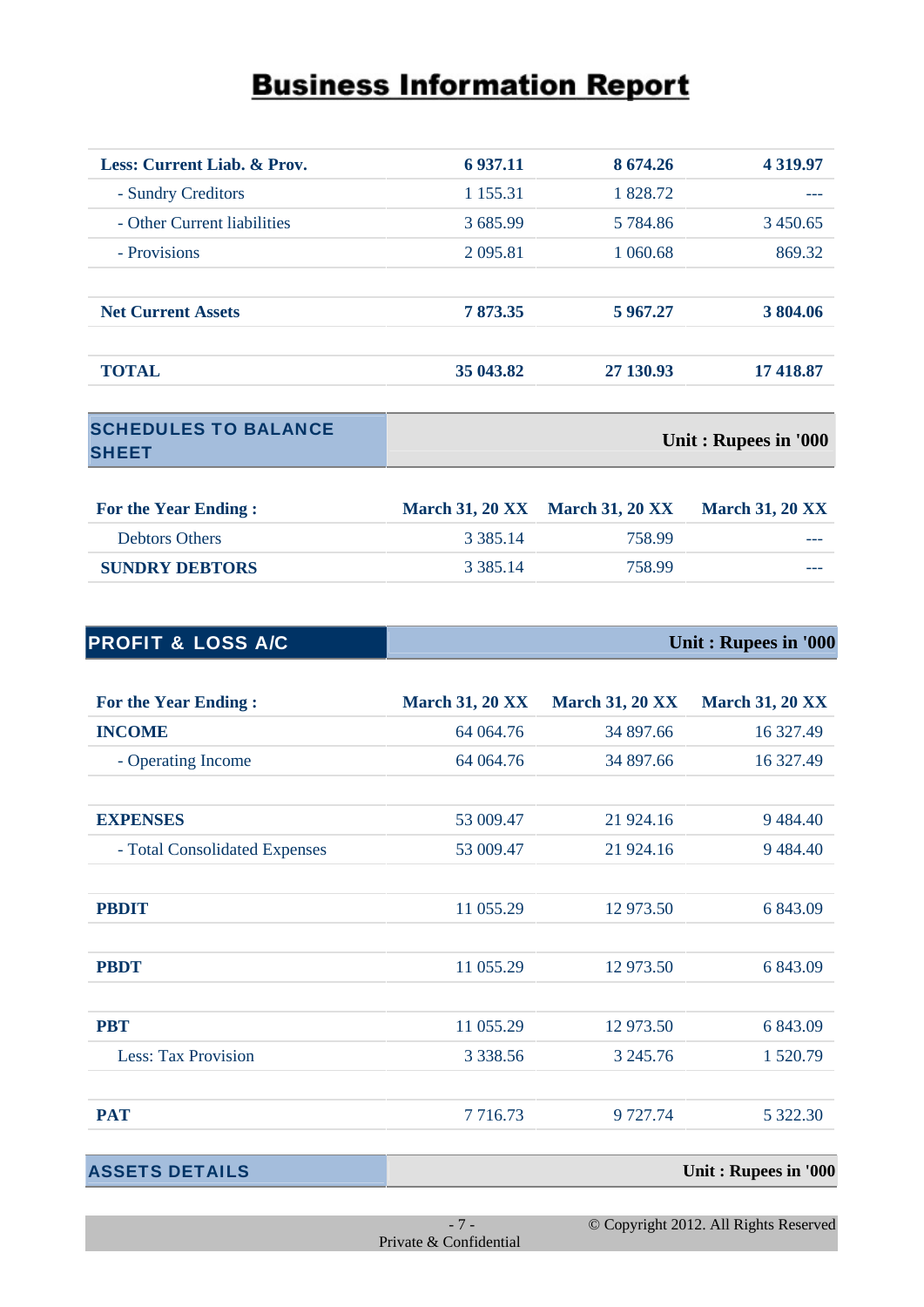|                          | <b>March 31, 20 XX</b> |  |
|--------------------------|------------------------|--|
| Leasehold Land           | 1 612.97               |  |
| <b>Building</b>          | 0.00                   |  |
| <b>Office Building</b>   | 1953.09                |  |
| <b>Facotry Buildings</b> | 3 5 8 4 .0 7           |  |
| Computer & Software      | 110.15                 |  |
| Furniture                | 705.86                 |  |
| Plant & Machinery        | 1 3 2 4 .5 6           |  |
| Electrification          | 279.33                 |  |
| <b>Vehicles</b>          | 1 276.57               |  |
| <b>Office Equipments</b> | 240.47                 |  |
| <b>TOTAL</b>             | 11 087.07              |  |
|                          |                        |  |

#### **COMMENTS**

Latest financial information (as procured from Ms. XXXX Aslekar, Accounts Manager of the subject)

---------------------------------------- Turnover (Unit Rupees in '000) Rs. 70 000.- (Projected) for the FY 20 XX - XX Rs. 65 000.- (Approx.) for the FY 20 XX - XX

#### Note (s) ----------

\* The information provided in this report is largely based on the information procured from the subject's records file at Official Registry Records (ROC).

\* Operational information was confirmed by Ms. XXXX Aslekar, Accounts Manager of the subject during the course of a telephonic interview.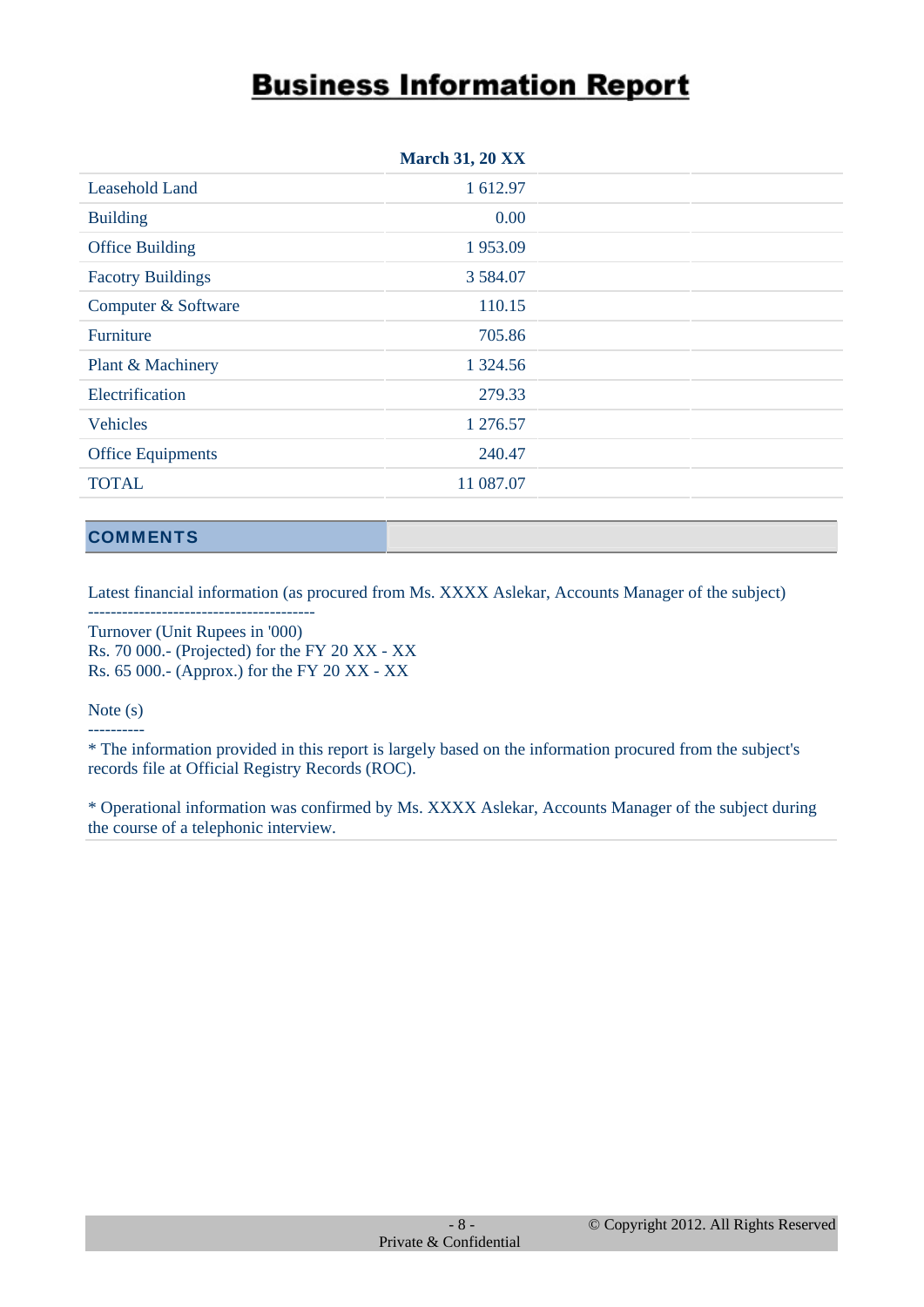#### KEY RATIOS

| <b>SOLVENCY RATIOS</b> |      | March 31, 20 XX March 31, 20 XX March 31, 20 XX |      |
|------------------------|------|-------------------------------------------------|------|
| <b>Current Ratio</b>   | 2.13 | 1.69                                            | 1.88 |
| <b>Quick Ratio</b>     | 2.13 | 1.69                                            | 1.80 |

**Current Ratio** - A measure of short term solvency i.e. ability to meet the short term obligations by matching current assets against current liabilities. Ideal current ratio is 2 : 1 (2.0). However, a very high ratio indicates availability of idle cash and is not a good sign.

**Quick Ratio** - A measure of the amount of liquid assets available to offset current liabilities. The ratio is 1:1 (1.0), the business is said to be in a liquid condition. The larger the ratio, the greater the liquidity.

| <b>LEVERAGE RATIOS</b>          | <b>March 31, 20</b><br>XX | <b>March 31, 20</b><br>XX | <b>March 31, 20</b><br>XX |
|---------------------------------|---------------------------|---------------------------|---------------------------|
| Debt Ratio                      | 0.17                      | 0.24                      | 0.27                      |
| Debt Equity Ratio               | ---                       |                           | 0.10                      |
| Current Liabilities / Net Worth | 0.20                      | 0.33                      | 0.28                      |
| Fixed Asset/Net Worth           | 0.32                      | 0.38                      | 0.31                      |

**Debt Ratio** - A ratio that indicates what proportion of debt a company has relative to its assets. A debt ratio of greater than 1 indicates that a company has more debt than assets. The debt ratio can help investors determine a company's level of risk.

**Debt Equity Ratio** - The debt-to-equity ratio is a measure of the relationship between the short term  $\&$ long term debts and the capital contributed by shareholders. A ratio of 1:1 is usually considered to be satisfactory ratio.

**Current Liabilities /Net Worth** - This ratio indicate the amount due to creditors within a year as a percentage of the owners or stockholders investment. The smaller the net worth, larger the liabilities, resulting in less security for creditors.

**Fixed Asset/ Net Worth** - The ratio indicates the extent to which shareholder's funds are invested into the fixed assets. If this ratio is unusually large, a company may be overinvested in fixed assets and vice versa if it is small it may limit the company's ability to produce profits. A ratio of .75 or higher is usually undesirable.

**Interest Coverage Ratio** - A ratio used to determine how easily a company can pay interest on outstanding debt. It measures the margin of safety for the lenders. The higher the number, more secure the lender is in respect of periodical interest.

| <b>EFFICIENCY RATIOS</b>            | <b>March 31, 20</b><br>XX | <b>March 31, 20</b><br>XX | <b>March 31, 20</b><br>XX |
|-------------------------------------|---------------------------|---------------------------|---------------------------|
| <b>Average Collection Days</b>      | 19.29                     | 794                       | 21.01                     |
| <b>Accounts Receivable Turnover</b> | 18.93                     | 45.98                     | 17 37                     |
| <b>Inventory Turnover</b>           | 31.92                     | 19.24                     | 447                       |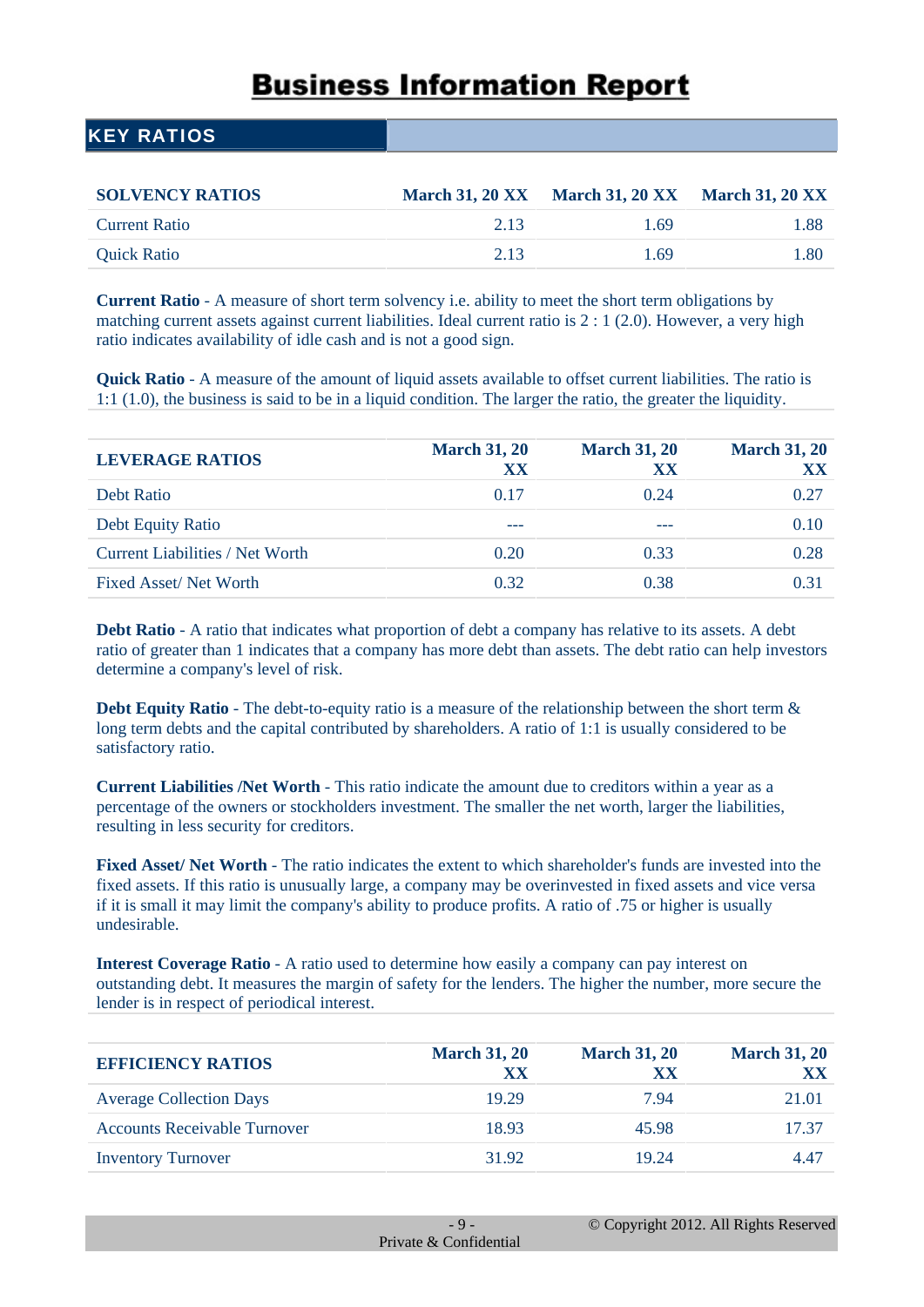| <b>Asset Turnover</b> | 5 78 | ۔ 42.د | $\Omega$<br>3.38 |
|-----------------------|------|--------|------------------|
|                       |      |        |                  |

**Average Collection Days** - The approximate amount of time that it takes for a business to receive payments owed, in terms of receivables, from its customers and clients. Possessing a lower average collection period is seen as optimal.

**Accounts Receivable Turnover** – The accounting measure used to quantify a firm's effectiveness in extending credit as well as collecting debts. A high ratio implies either that a company operates on a cash basis or that its extension of credit and collection of accounts receivable is efficient.

**Average Payment Days** - The average payment days represents the number of days taken by the company to pay its creditors. A lower credit period ratio signifies that the creditors are being paid promptly. However a very favorable ratio to this effect also shows that the business is not taking the full advantage of credit facilities allowed by the creditors.

**Inventory Turnover** - A ratio showing how many times a company's inventory is sold and replaced over a period. A low turnover implies poor sales and, therefore, excess inventory. A high ratio implies either strong sales or inefficient buying.

**Asset Turnover** - Asset turnover ratio measures the efficiency of a company's use of its assets in generating sales revenue or sales income to the company. The higher the number the better.

| PROFITABILITY RATIOS           | <b>March 31, 20</b><br>XX | <b>March 31, 20</b><br>XX | <b>March 31, 20</b><br>XX |
|--------------------------------|---------------------------|---------------------------|---------------------------|
| <b>Operating Profit Margin</b> | 17.26                     | 37.18                     | 41.91                     |
| Net Profit Margin              | 12.05                     | 27.88                     | 32.60                     |
| <b>Return on Total Assets</b>  | 18.38                     | 27.17                     | 24.48                     |
| Return on Equity               | 22.57                     | 36.62                     | 33.94                     |

**Operating Profit Margin** - The operating profit margin ratio is a measure of overall operating efficiency of a company. It is expressed as a percentage of sales and shows the efficiency of a company for controlling the costs and expenses associated with business operations.

**Net Profit Margin** - Net Profit Margin ratio is calculated by dividing net profit by operating income. It measures how much out of every unit of sales a company actually earns profit. The higher the ratio the better.

**Return on Total Assets** - The Return on Assets of a company determines its ability to utilize the Assets employed in the company efficiently and effectively to earn a good return. The greater a company's earnings in proportion to its assets the more effectively that company is said to be using its assets.

**Return on Equity** - Return on equity measures the return on the ownership interest of the common stock owners. It measures a firm's efficiency at generating profits from every unit of shareholders' equity.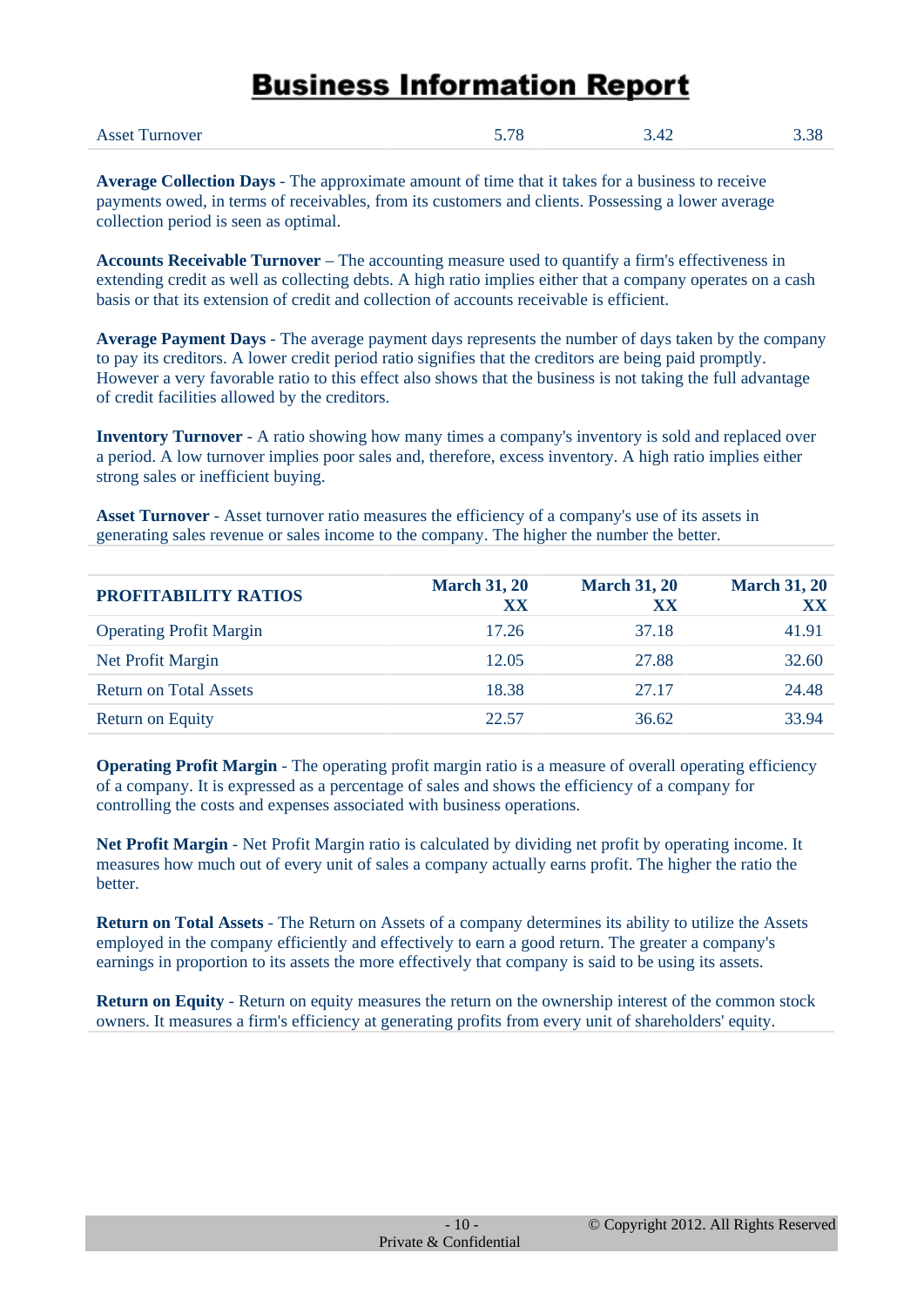#### INDUSTRY SCENARIO

#### (Engineering)

The Indian engineering sector is the largest segment of the Indian industry and is highly driven by robust economic growth. The performance of engineering sector gets reflected in the performance of end-user industries like automobiles, chemicals, information technology (IT), aerospace etc. India has a robust and diversified manufacturing base for a varied range of basic and capital goods to meet the requirements of sectors like heavy electrical, process equipment, automobiles, power generation and transmission, shipping, aviation, mining, chemicals, petroleum, etc.

Engineering goods enjoy 30.5 per cent weight in the Index of Industrial Production; 29.9 per cent share of total investment; and 62.8 per cent share in foreign collaborations. The important groups within the engineering industry include machinery & instruments, primary and semi-finished iron & steel, steel bars & rods, non-ferrous metals, electronic goods and project exports.

According to a study by NASSCOM and Booz Allen Hamilton (a strategy and technology consulting firm), the global engineering services market is estimated to touch US\$ 1,100 billion by 2020 of which, the outsourced component is estimated to reach around US\$ 200 billion in the same span of time. Presently, the ESO market is worth around US\$ 15 billion with India cornering a 12 per cent share.

Engineering exports include transport equipment, capital goods, other machinery/equipment and light engineering products like castings, forgings and fasteners.

Going by the data compiled by the Engineering Export Promotion Council (EEPC), the apex body of engineering exporters, engineering exports grew by 20.9 per cent to US\$ 54.5 billion over April 2011- February 2012 as against the same period in 2010-11. For January and February 2012, export consignments amounted to US\$ 4.73 billion and US\$ 4.79 billion, respectively.

The miscellaneous mechanical and engineering industries' sector-wise foreign direct investments (FDI) inflows from April 2000 to January 2012 was calculated at US\$ 2, 180.26 million, as per the Department of Industrial Policy and Promotion (DIPP) EEPC anticipates engineering exports to be around US\$ 62 billion for the fiscal 2011-12.

#### Government Initiatives

========= Due to its reasonably priced, highly-skilled manpower, India is increasingly becoming a hub for R&D outsourcing activities. Currently, the R&D spend in India is 1 per cent of gross domestic product (GDP) and Government of India is taking policy initiatives to double-up the same by 2017. The Prime Minister has executed a National Innovation Council (NInC) with a purpose to device a roadmap for innovations, with a focus on inclusive growth. Some of the proposed measures include collaborative arrangements between the Government and industry, including financial aid for undertaking R&D projects. Other measures include the guaranteed purchase of products, an assured return on investment, Government grants to secure private financial flows and support increasing innovation.